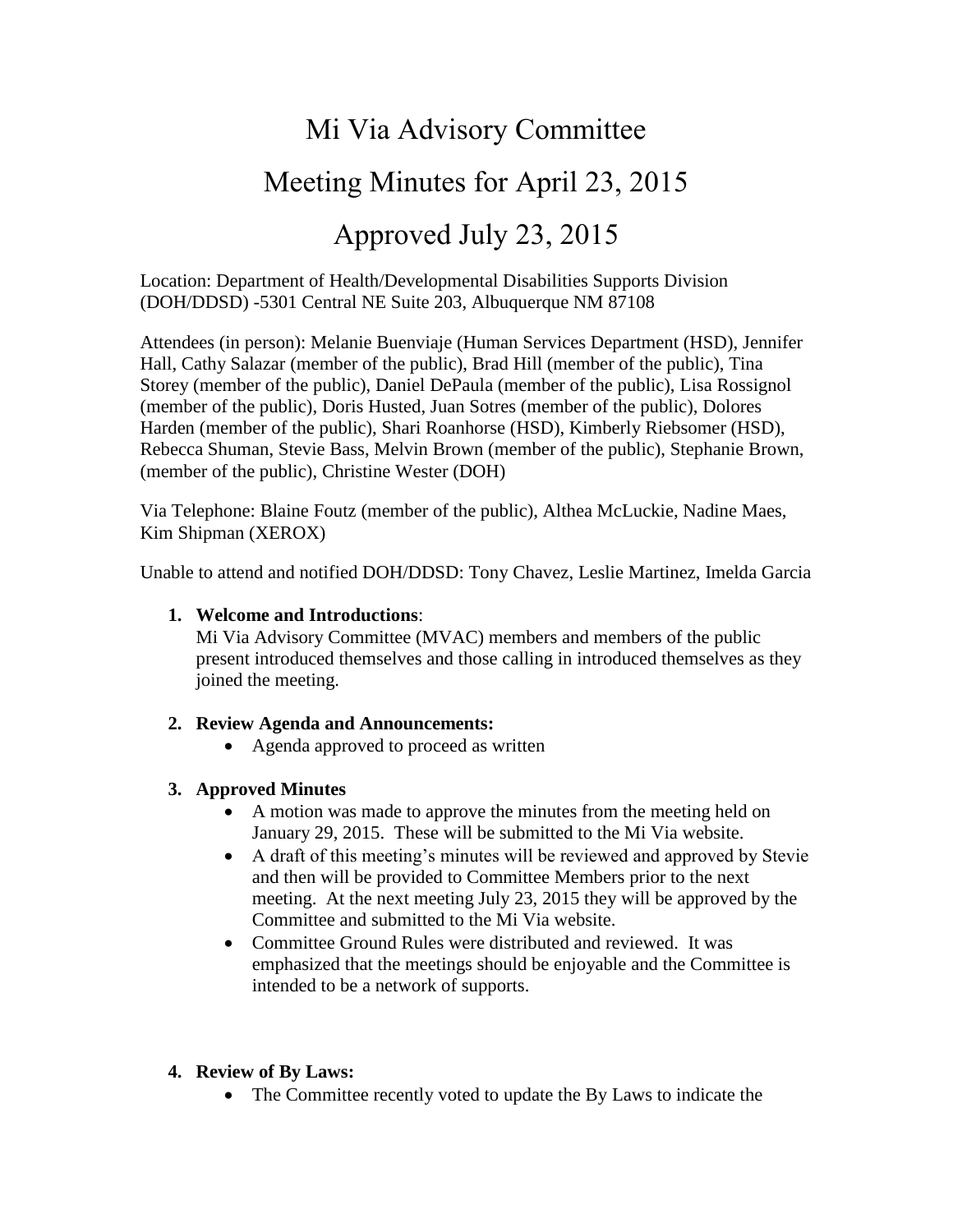Committee is now under the umbrella of the Advisory Council on Quality for Individuals with Developmental Disabilities and their Families (ACQ)

- The ACQ is a statutorily required Committee designed to advise the DOH/DDSD on a number of issues including the provision of state funded services.
- Changes to the By Laws were approved effective 4-8-15 through an email vote
- Stevie Bass and Doris Husted both serve on the ACQ.
- The By Laws were also revised to indicate the Committee has approved a position for an additional Consultant Agency to serve a two year term.

### **5. Committee Member Agenda Submission: Tony Chavez**

- Tony Chavez, not present, submitted:
	- i. Automatic Vendor Pay-tabled to have discussion with Tony present
	- ii. What can Mi Via do to enhance person-centered philosophy and what can Mi Via do to help participants have better accessibility for services?
		- The Committee agreed self-direction is the basis for the waiver and person-centered planning should always be at the forefront and encouraged.
		- Most individuals choosing Mi Via are already living a person-centered life and philosophy.
		- Some felt the interaction with the Third Party Assessor (TPA), Financial Management Agency (FMA), and Consultants are not always person-centered and perhaps this group should identify trends around communication with these entities that would support person-centeredness.
		- Committee members would like to see these topics on the next agenda so that members can have time to think about these issues and then have a productive conversation about this.
		- Committee members are encouraged to think about how interactions with Mi Via systems affect person-centered planning and what they would like to see changed to promote this more.
		- Committee members were also encouraged think about examples of how they feel services are or are not provided in a person-centered manner in order for the group to discuss this further at the next meeting.
		- Some members have expressed that Committee meetings focus more on the state/TPA/FMA level as opposed to the participant.
		- There was a suggestion for the agenda to have a standing section for participant issues/experiences to be discussed.
		- There was a time in this Committee's history when people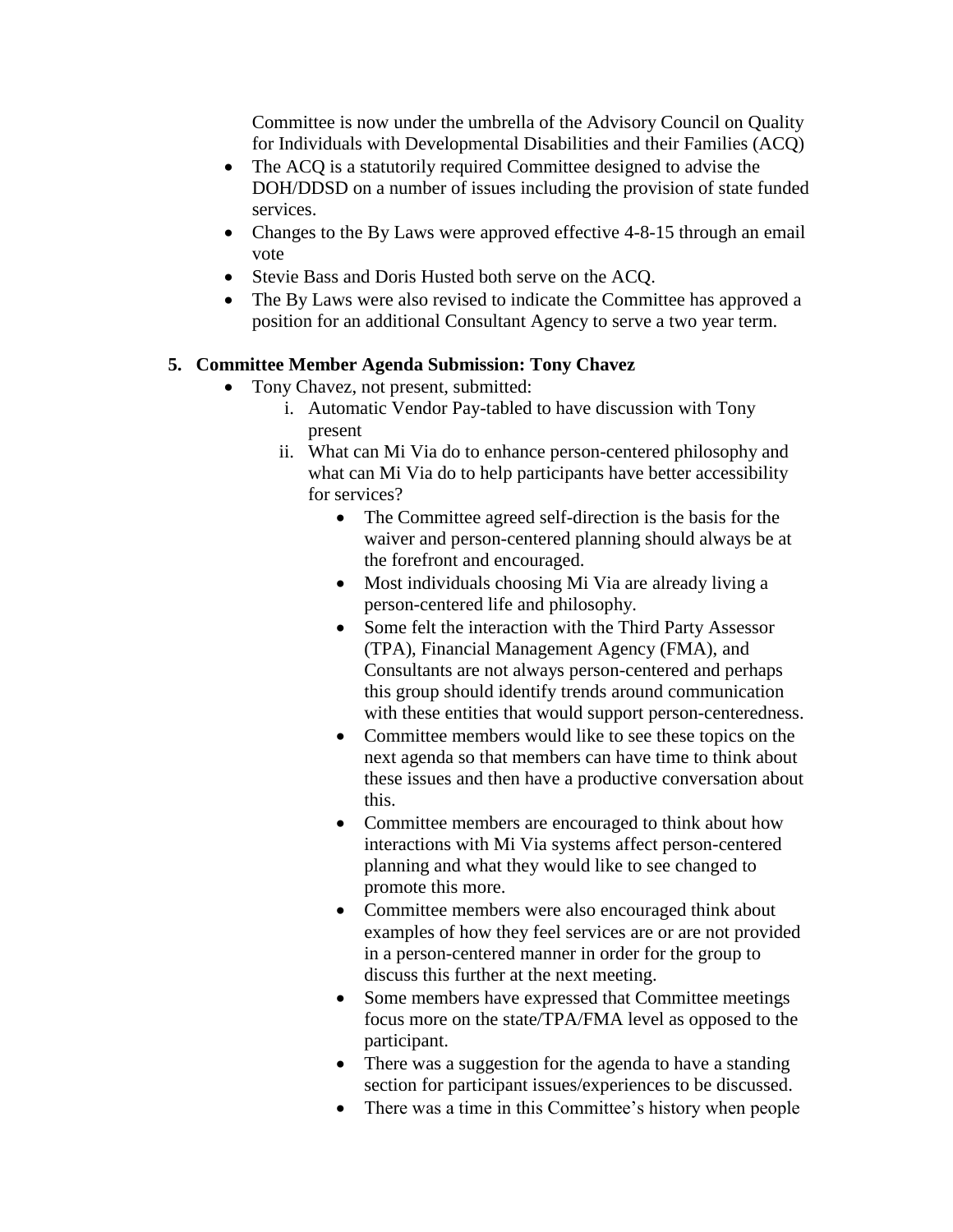did express how Mi Via was and was not meeting their needs.

- Discussing personal experiences at this meeting could impact change if there was a discussion and then recommendations made.
- Originally, the Mi Via philosophy was captured in "Participant Centered" language as this was intended to have broader meaning to include the participant, family/guardian and/or their natural supports.
- It was felt that "Participant Centered" captured both participant and family.
- It was mentioned that anytime Mi Via agencies change there is also a huge learning curve which seems to impact person-centered planning. It is felt that the TPA needs to understand person-centered philosophies and recognize that Mi Via services are not provided as a "medical model".
- Stevie indicated her concern with the TPA connection to Mi Via as she had emailed and welcomed the new TPA to the Committee asking her to attend but did not receive a return email nor was she at this meeting (it was stated later in the meeting through HSD that the TPA representative was unable to attend today's meetings as she was called away due to a family emergency).
- It was stated that family members do not feel they get as much information from XEROX as they would like.
- It was stated that family members have been calling the TPA and getting incorrect information and a question regarding why the TPA changed.
- HSD explained that the TPA was changed to Qualis as the contract term ended for Molina, the state sent out a Request for Proposal (RFP) to a variety of organizations to respond to the scope of the RFP. There is a strict protocol for vetting and obtaining vendors through the State. When an RFP is submitted by a candidate there is a process followed through committee and vetting and Qualis was identified as the new TPA through this process.
- It was not clear if the RFP contained person centered language, however, the State has provided training to the new TPA on Mi Via and person-centered planning. HSD is currently present at Qualis daily to assist with TPA functions as needed during this transition period.
- Qualis is addressing the same number of participants as Molina if not more now and they have worked nationwide number of states and two territories.
- Transitions historically have issues. Things have been put in place with assistance from HSD to address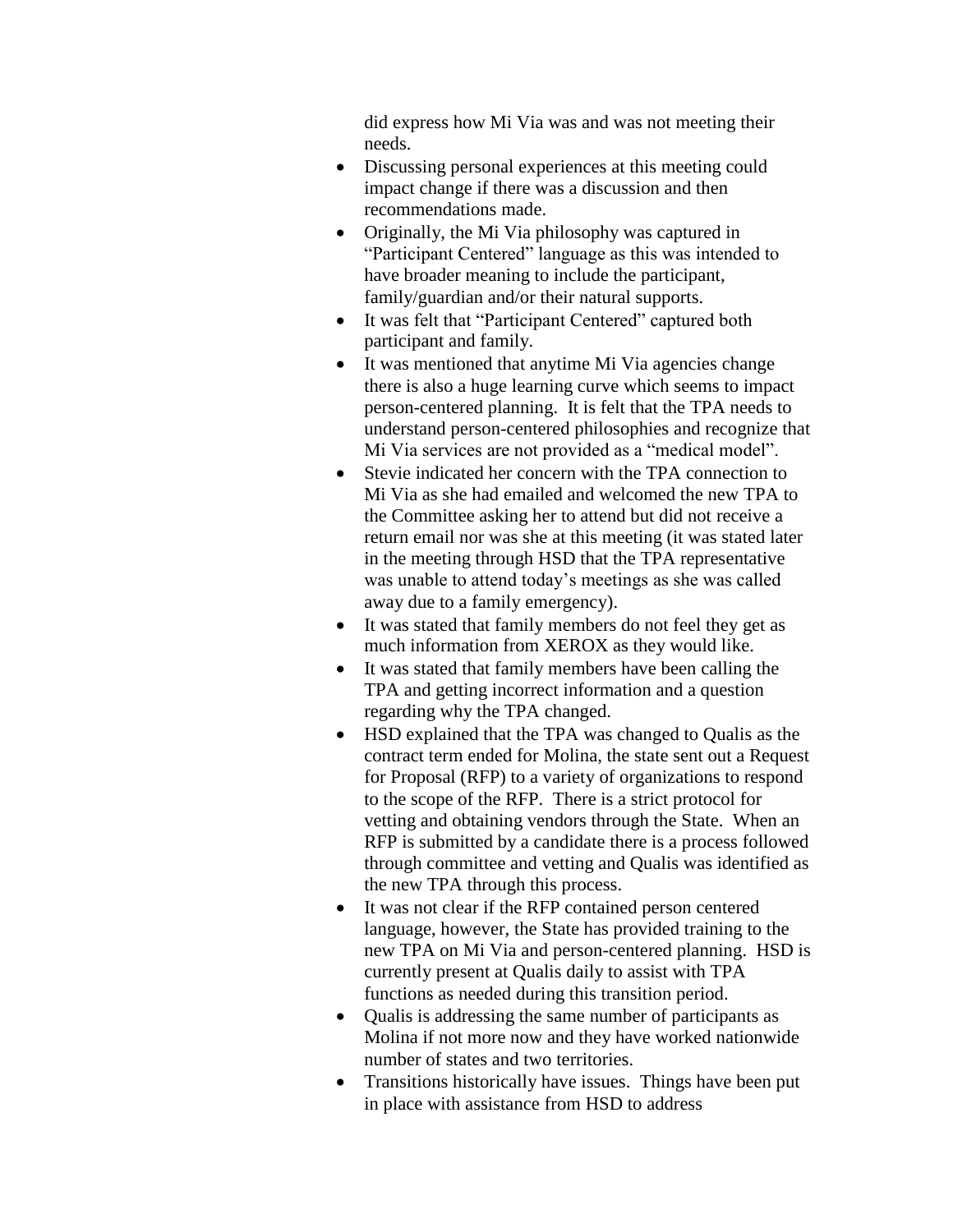issues/concerns with the new TPA. HSD/DOH is also collaborating together with regards to specific participant issues/concerns.

### **6. Discussions of Nominations/Voting in of New Members**

- All members of the public were asked to briefly leave the meeting in order for the Committee to address Nominations
- 4 vacancies needed to be filled with one of those 4 being the additional Consultant Agency.
- Nomination Forms and scores were discussed. Only one Consultant Agency applied and membership confirmed.
- Three new members were confirmed and will be contacted by Christine Wester to assure they still wish to serve on the Committee. Christine will also contact two current members who were not sure if they were going to continue with the Committee to determine if they will remain or not.

# **7. ACQ Request: Mi Via Public Relations Project** (DOH/DDSD)

- The project is still in process and the DDSD Mi Via Unit is working with Cooney Watson (publishing company) to complete three printed pieces, including a brochure that will provide a description of the three waiver programs provided through DDSD as well as a Mi Via Information Sheet and Self-Directed Support Guide.
- DDSD received a lot of input as to what could potentially be put into these documents.
- Dates for DOH Communications Office review have been introduced which now has moved deadlines up significantly. This has had a great impact on the project including the ability to get drafts through Committee for further input.

## **8. Break**

### **9. Committee Member Agenda Submission: Leslie Martinez-Tabled briefly to address Agenda Item #12: Third Party (TPA) Update (Qualis) provided by Shari Roanhorse:**

- Committee members indicated the following concerns:
	- i. Scoring instructions for the Long Term Care Assessment Abstract (LTCAA) were not provided by the TPA as they had been in the past.
	- ii. There was no information to instruct the physician on how to score the abstract and no letters that went out to participants to let them know they needed to get this completed.
	- iii. There have been no scheduling of the In Home Assessments even though all documents have been submitted
	- iv. Mi Via does not appear to be on the Qualis "radar"
- All Mi Via participants can contact Melanie Buenviaje with HSD (505)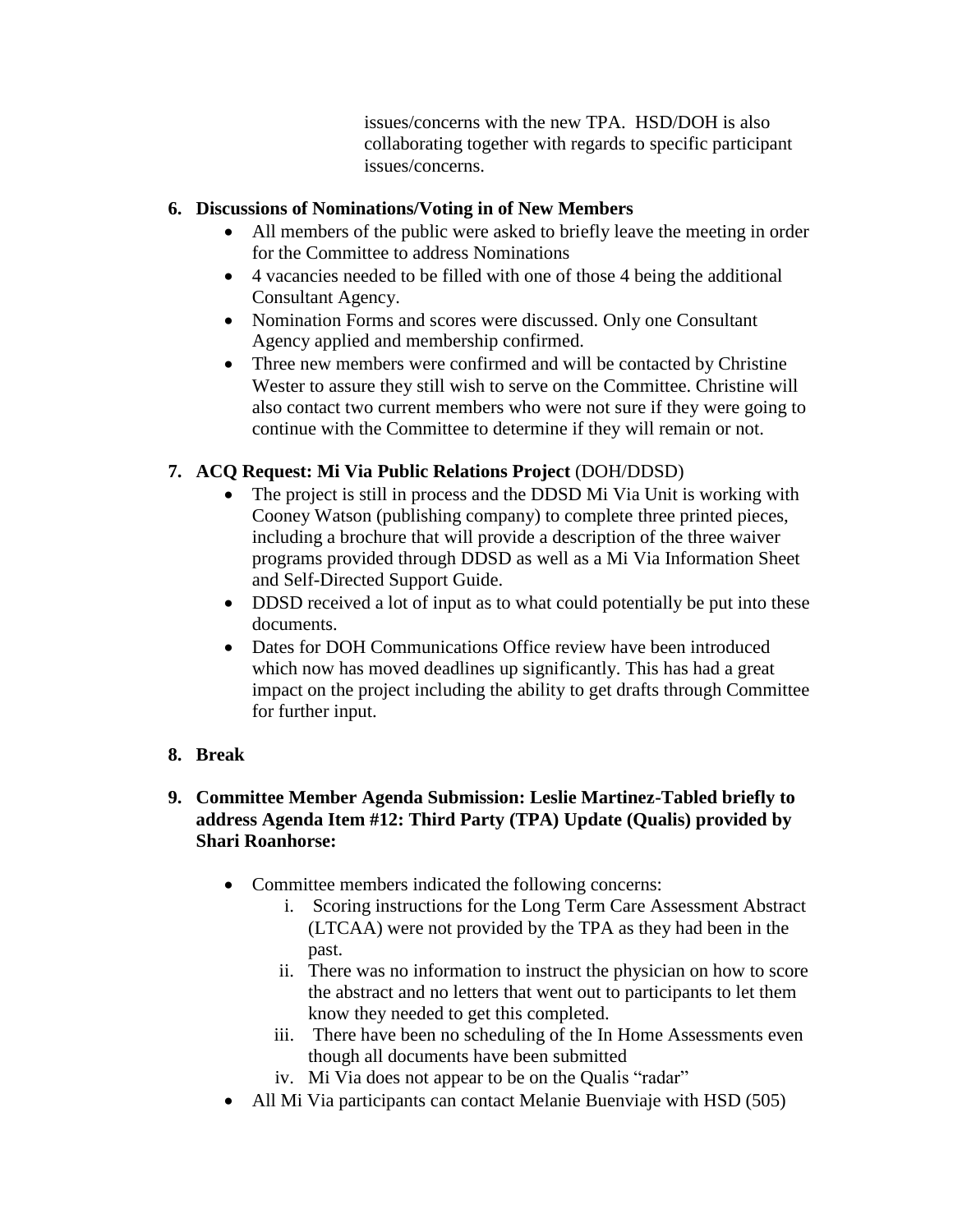827-3176 with any issues related to Qualis including Level of Care, In Home Assessments, Budget approvals etc..

- In Home Assessment extensions have been approved through April 2015 and HSD is looking at extending them through June 2015 to get through this transition phase. As long as paperwork is submitted, Qualis has been authorized to conduct the In Home Assessments within a few months so plans can be approved without the In Home Assessment at this time.
- Consultants are not required to arrange the In Home Assessments. They are expected to provide reminders to participants for Level of Care renewal and assist participants if there are any issues/concerns related to these processes.
- The Qualis Representative was not able to attend today's meeting due to family emergency.
- Qualis became the TPA effective 3-2-15 and they have been working diligently to address delays and backlog to review budgets, services, Level of Care etc.. They are addressing these issues with all waivers, not just Mi Via.
- Gina Capener with HSD is the Qualis Contract Manager. HSD has been working with Qualis to prioritize reviews of Service and Support Plans (SSP)/Budgets and revisions to minimize interruptions. Issues related to Timely Filing will be addressed through HSD direction.
- Qualis is requesting that participants send one fax and not multiple faxes of the same documents. There is a designated fax line 1-800-251-9993 and Customer Service Line 1-866-962-2180
- Participants are encouraged to assure they have submitted completed packets to Qualis by calling Qualis' Customer Service line.
- It is a priority for the state to address issues with the TPA and HSD will continue to troubleshoot issues with Qualis. All can contact HSD or DOH with any concerns.
- Qualis has had some staffing issues and are pulling together additional resources from other states to assist with issues. Qualis has rendered these types of services in other states similar to what they are providing in New Mexico. They are committed to serving New Mexicans well.
- As of April 14, 2015, all transition budgets were approved for March and April and Qualis is working on those for May.
- Qualis Priorities for Budgets are: 1. Transitions 2. Initial Budgets (employees/vendors should be ready to go) 3. Annual budgets to continue services and supports.
- More training is scheduled with Qualis
- There was a request for more free-flowing communication between Consultants and Qualis
- Qualis is aware that Level of Care reminder letters need to go out for the 90-60-45 day reminder process.
- HSD will notify consultants about the In Home Assessment extensions
- It was stated that Mi Via is designed for participants to take on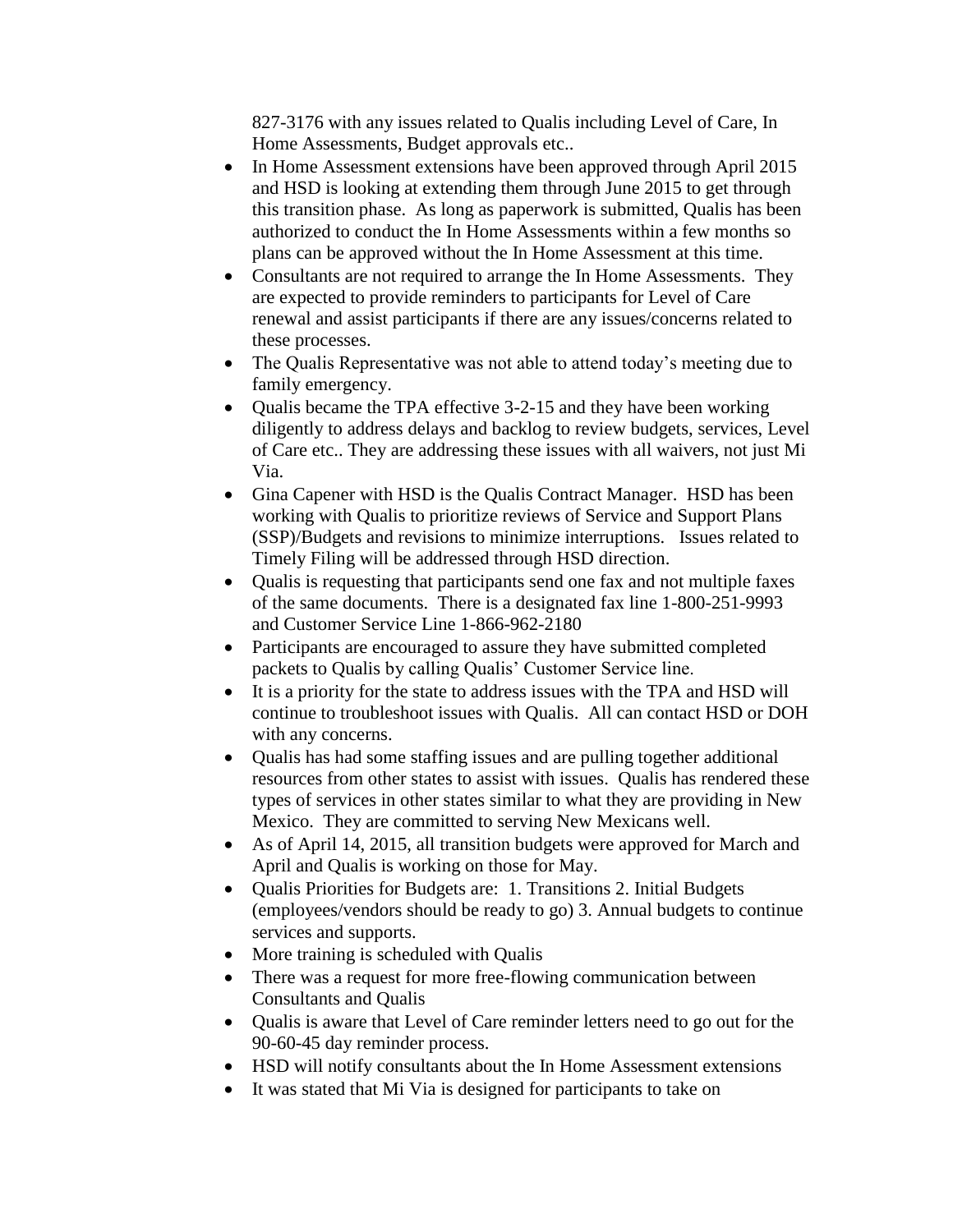responsibilities related to assuring they meet their Level of Care deadlines and they should be tracking this information as should Consultants.

- There may be a need for more training for Consultants and Participants to track their medical/financial eligibility dates.
- There was a suggestion that notices go out 120-90-60 days prior to expiration.
- Consultants should be assisting participants with maneuvering these process per Mi Via Standards
- **10. Committee Member Agenda Submission: Stevie Bass-Tabled briefly to address Agenda Item #11: Financial Management Agency (FMA) Update (XEROX):**
	- Xerox has hired more staff to alleviate wait time and they have hired an additional enrollment staff.
	- Deadlines are being met with processing timesheets timely and things continue to remain on schedule.
	- Stevie addressed an ongoing issue related to the language in emails and the Return To Participant (RTP) process. Emails are indicating in error that the EOR could not be contacted when in fact they were. It appears to be a system breakdown. This will continue to be looked into by XEROX.
	- Mi Via checks for goods and services are not being processed at retail stores. Routing numbers are on the checks and are categorized as "business checks" not "personal checks" so routing numbers are reversed. This affects a stores ability to run them through tele-check so they have to be manually entered by the store. A committee member indicated they have been trying to get office supplies since last August and have not been able to due to this.
	- All were advised to let their Consultant know of these issues.
	- It was stated it would be helpful to know who is accepting checks and who is not accepting checks for purposes of planning.
- **11. Human Services Department/Department of Health (HSD/DOH) Update (Melanie Buenviaje, HSD and Christine Wester, DOH): Combined with Agenda Item #9 Committee Agenda Submission-Leslie Martinez-Mi Via Regulations and Public Comments Received 2-6-15:**
	- Waiver is still under renewal. The State is awaiting feedback on the proposed Waiver and this has put the promulgation of the Regulations and Standards on hold as feedback may impact the content of the Regulations and Standards.
	- The State is applying for another extension through September 2015.
	- HSD will be posting the prior received public comments on the HSD website with a second round of public comment of the Regulations as the feedback from CMS may impact content.
	- It was mentioned that HSD has indicated they are looking at caps on electronics. Concerns were raised that expenses for each participant will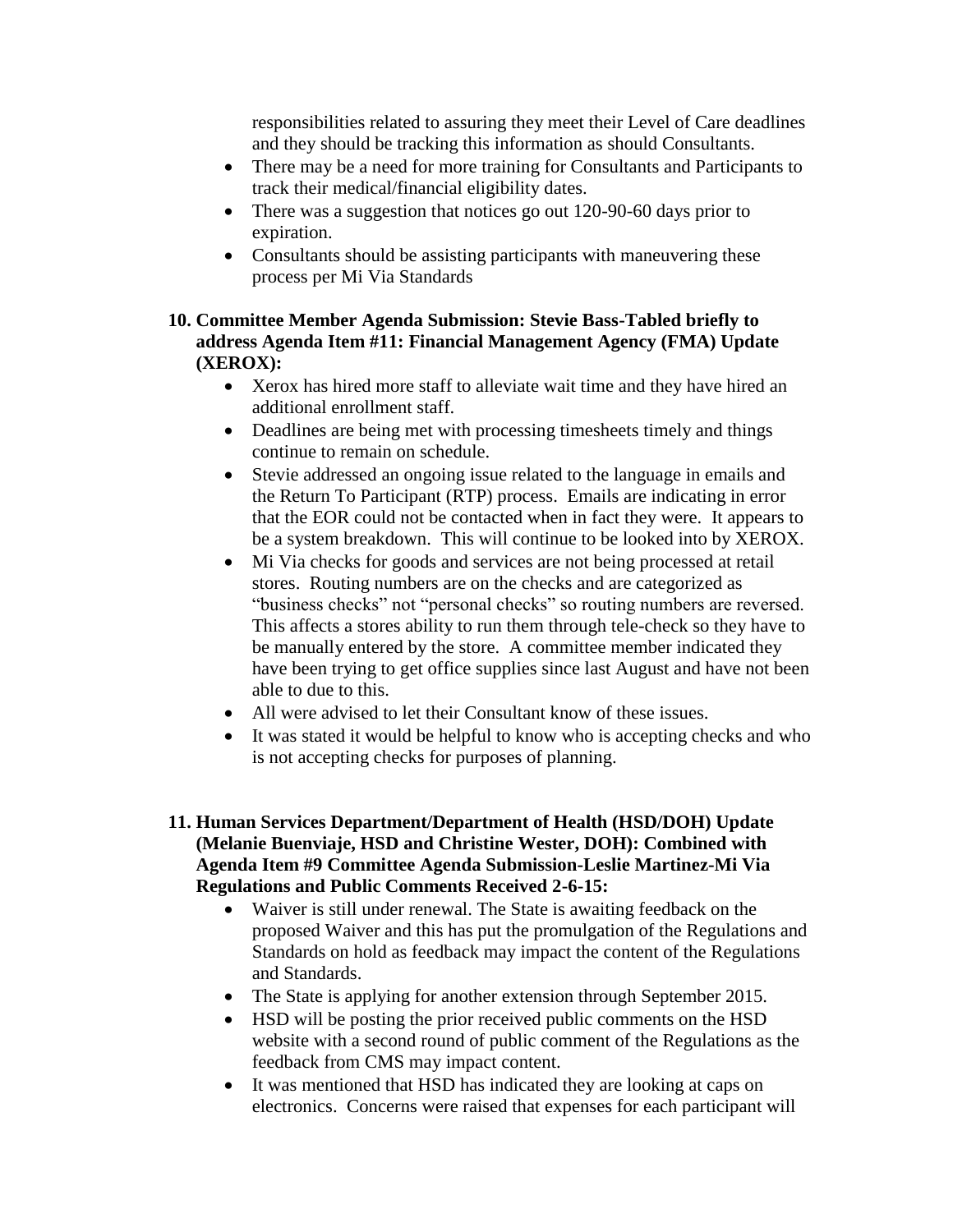differ. There is an expectation that the State will provide further explanation of that as this will have a huge impact on participants, create more difficulty, lead to more cost due to exception reviews and possibly fair hearings.

- It would be helpful for Consultants to have information with regards to typical costs for certain goods to share with participants.
- There was a suggestion for a utilization review to be conducted and perhaps providing a range of amounts and if a participant chooses to exceed them he/she would need to provide justification and know they may possibly be denied.
- HSD would be looking at what is reasonable for the purpose of the goal for purchasing the electronic and what would allow for the achievement of the goal.
- HSD has requested a utilization report for goods and services.
- It was suggested that the "Ranges" for electronics should be provided to stakeholder groups and the results of State research prior to moving forward. It was stated that these groups need to be involved from the ground floor and in the early stages of making programmatic changes such as this.
- A concern was raised about computers being denied or there have been more Requests for Information (RFI) used for electronics that seemed reasonable for the participant and approved in the past.
- The Medically Fragile Waiver Program which includes the Mi Via Medically Fragile Waiver Program will begin transitioning to Centennial Care January 1, 2016 and Fact Sheet #1 was handed out and reviewed
- The Fact Sheets will be posted to the HSD website
- Cathy Salazar was concerned that she was of the impression the Fact Sheet was only in draft form and that there was going to be further discussion so she was surprised to see this is being distributed as final.
- Fact Sheet #2 will be coming out soon to address further issues related to the transition.
- Concerns were raised that services disappeared when Colts C and TBI transferred to Centennial Care and concerns that the same thing might happen when the Mi Via Medically Fragile Waiver transfers.
- Eligibility requirements for medical/financial eligibility will remain the same as it is now. Iris Clevenger with DOH/DDSD is the contact person for this transition.
- The transition of other Waivers to Centennial Care was difficult and there continues to be concerns with how this will affect the Mi Via Medically Fragile population.
- The IC Waiver Unit was introduced to the Committee. This is a Unit housed within the Income Support Division and all financial eligibility paperwork is to be submitted to this Unit. Paperwork will go through a designated fax line and a receipt generated for a quicker response.
- It was stated that HSD had also indicated that the State was moving towards a more specific means of Involuntary Termination. HSD has been